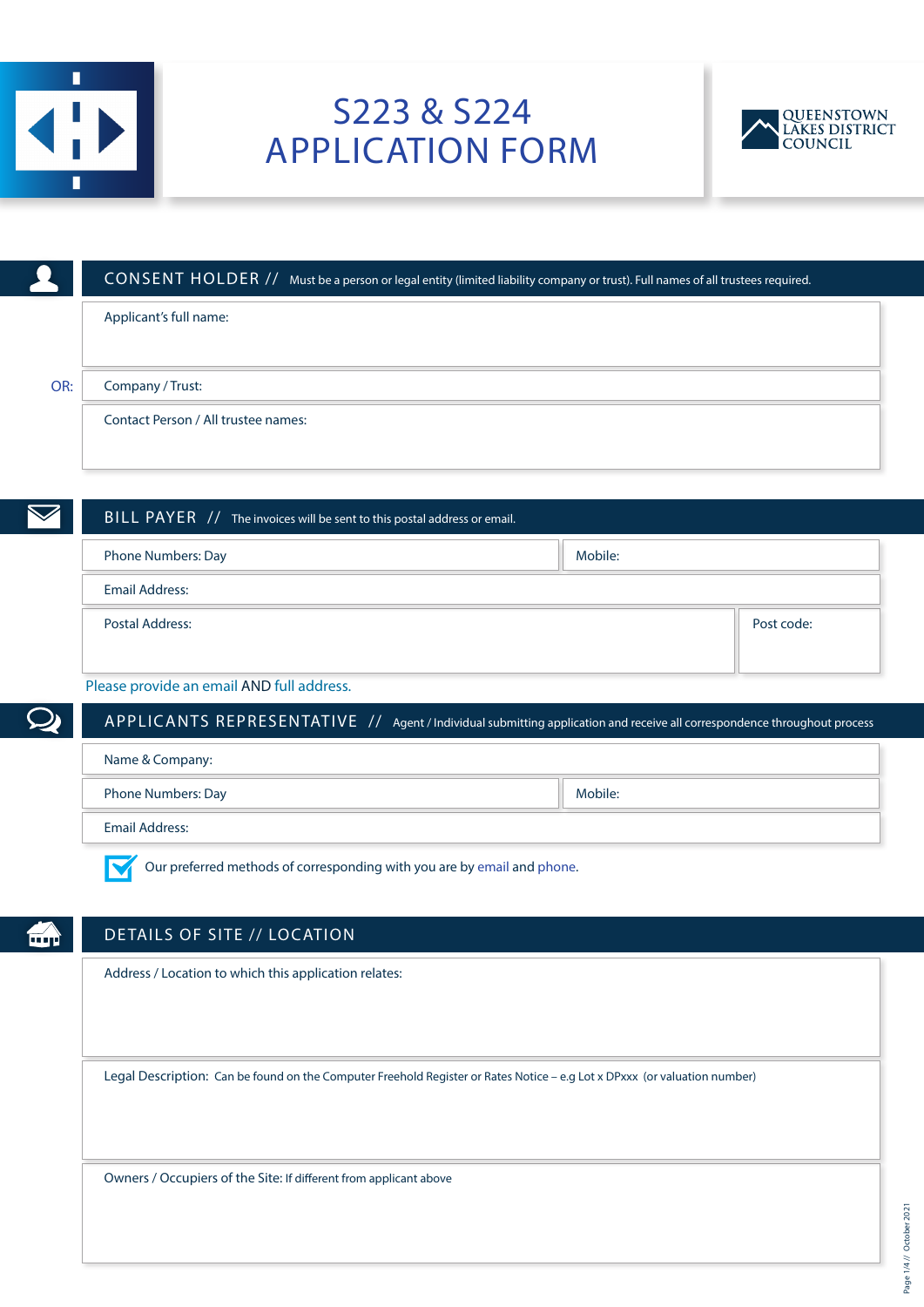| O  | CONSENT NUMBER(S) - Including all Variations and Date Consent Issued                                                                                            |  |
|----|-----------------------------------------------------------------------------------------------------------------------------------------------------------------|--|
|    |                                                                                                                                                                 |  |
|    |                                                                                                                                                                 |  |
|    |                                                                                                                                                                 |  |
|    | <b>CONSENT DESCRIPTION</b>                                                                                                                                      |  |
|    |                                                                                                                                                                 |  |
|    |                                                                                                                                                                 |  |
|    |                                                                                                                                                                 |  |
|    |                                                                                                                                                                 |  |
|    |                                                                                                                                                                 |  |
|    |                                                                                                                                                                 |  |
|    |                                                                                                                                                                 |  |
|    |                                                                                                                                                                 |  |
|    |                                                                                                                                                                 |  |
|    |                                                                                                                                                                 |  |
|    |                                                                                                                                                                 |  |
|    |                                                                                                                                                                 |  |
|    |                                                                                                                                                                 |  |
|    |                                                                                                                                                                 |  |
|    |                                                                                                                                                                 |  |
|    |                                                                                                                                                                 |  |
|    |                                                                                                                                                                 |  |
|    |                                                                                                                                                                 |  |
|    |                                                                                                                                                                 |  |
| \$ | PAYMENT // The initial fee must be paid<br>I confirm payment by:<br>Bank transfer to account 02 0948 0002000 00 reference can be RM#                            |  |
|    | Invoice for initial fee requested and payment to follow                                                                                                         |  |
|    | Manual Payment at reception                                                                                                                                     |  |
|    | Fee Required: \$-<br>Fees as per Resource Consent & Engineering Fees & Other Charges                                                                            |  |
|    | Reference Used:<br>Date of Payment                                                                                                                              |  |
|    |                                                                                                                                                                 |  |
|    | <b>SUBDIVISION DETAILS</b>                                                                                                                                      |  |
|    | Date applied for:                                                                                                                                               |  |
|    | New Deposited Plan Number:                                                                                                                                      |  |
|    | Stage:                                                                                                                                                          |  |
|    | No. of Lots (excl roads/reserves)<br>Queenstown Lakes District Council<br>P: 03 441 0499                                                                        |  |
|    | QUEENSTOWN<br>LAKES DISTRICT<br>COUNCIL<br>Private Bag 50072, Queenstown 9348<br>E: subdivision@qldc.govt.nz<br>Gorge Road, Queenstown 9300<br>www.qldc.govt.nz |  |

Page 2/4 // October 2021

Page 2/4 // October 2021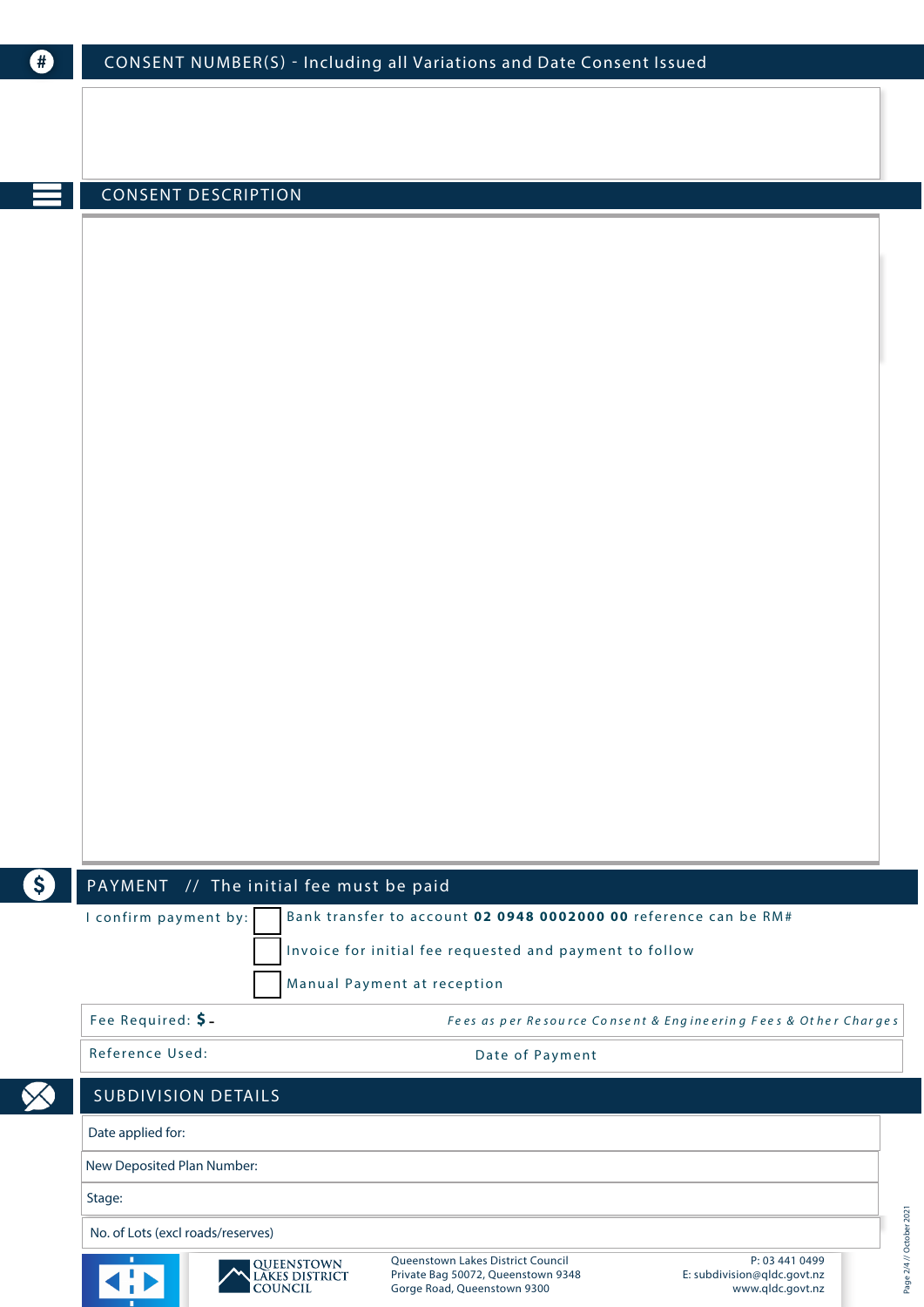#### CERTIFICATES TO BE SIGNED **Cert** To be signed with: Developer Comments QLDC Comments

|                         | with:                                                    |  |
|-------------------------|----------------------------------------------------------|--|
| 223                     | <b>Easements</b>                                         |  |
|                         | Amalgamation                                             |  |
| 224f                    | <b>List relevant BCs</b>                                 |  |
|                         | 32(2)(a) Unit Measurability                              |  |
| 243                     | Easement<br>Cancellation                                 |  |
| 224c                    | <b>Consent Notice</b><br>(221)<br><b>Registered Bond</b> |  |
| 239                     | Reserve interests<br>to remain                           |  |
| 226<br>and/or<br>241(4) | Part cancellation<br>of existing<br>amalgamations        |  |

## APPROVALS TO BE SUBMITTED WITH APPLICATION

| <b>Approval From:</b>                                                                                                                                                                     | <b>Developer Comments</b> | <b>QLDC Comments</b> |
|-------------------------------------------------------------------------------------------------------------------------------------------------------------------------------------------|---------------------------|----------------------|
| Engineering approv-<br>al(s) obtained and all<br>conditions of engineering<br>approval satisfied<br>(or USC if appropriate)                                                               |                           |                      |
| Landscape Architect<br>(required if any private<br>landscaping consented)                                                                                                                 |                           |                      |
| <b>Parks and Reserves</b><br>(required if reserves are<br>vesting, or if PED rows/<br>cycleways are vesting as<br>easements in gross and<br>if any trees are planted in<br>road reserves) |                           |                      |
| <b>Road Names</b>                                                                                                                                                                         |                           |                      |
| Interests to remain on<br><b>Council Reserves</b>                                                                                                                                         |                           |                      |





Queenstown Lakes District Council Private Bag 50072, Queenstown 9348 Gorge Road, Queenstown 9300